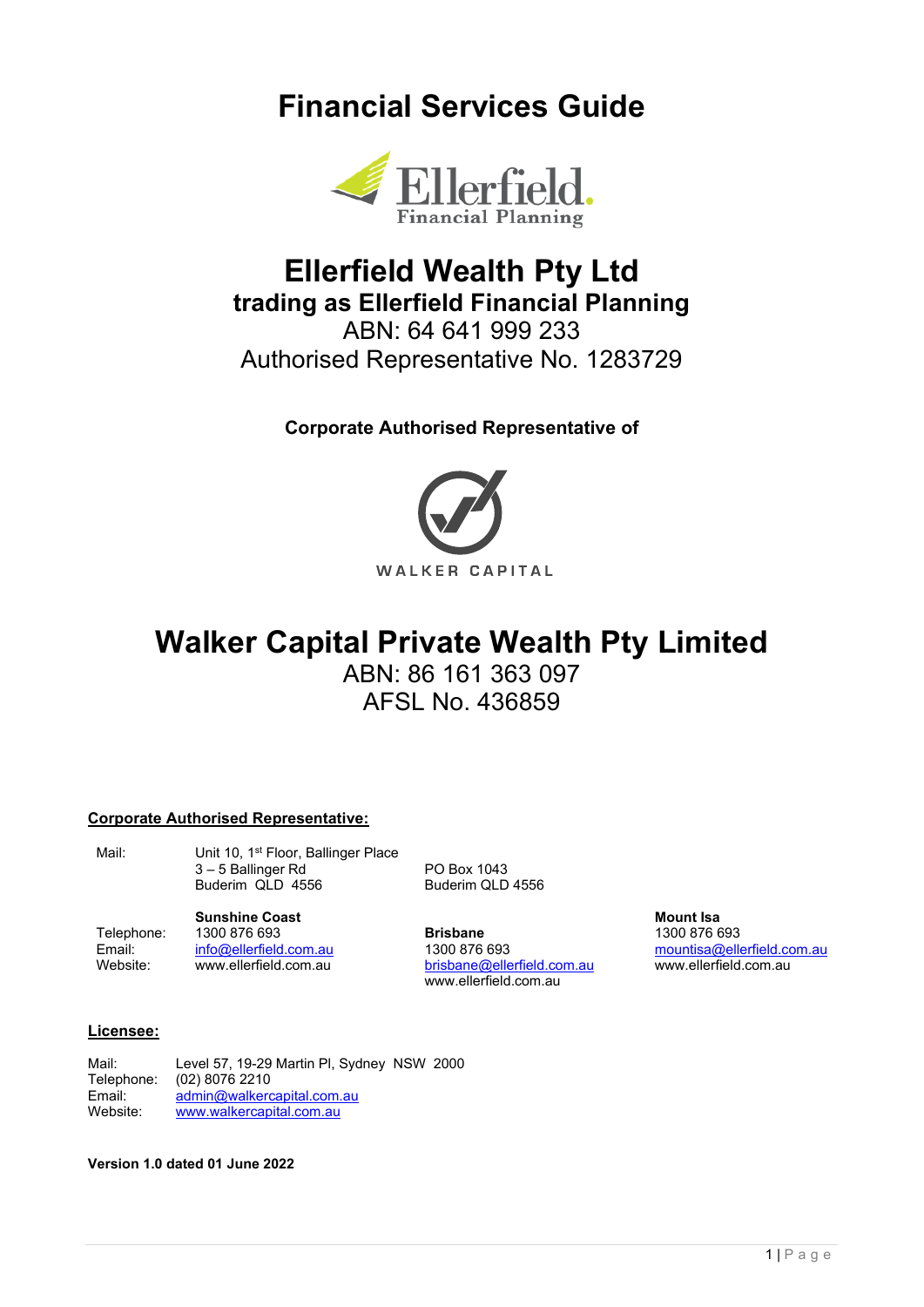# **About this document**

This Financial Services Guide ("FSG") is an important document. You should read it carefully and make sure you understand it.

This FSG is provided to you by Walker Capital Private Wealth Pty Limited ACN 161 363 097 ("Walker Capital", we, our, us), the holder of an Australian Financial Services Licence (AFSL No. 436859), to inform you of the financial services we are able to provide and to assist you in deciding whether to use any of the services offered in this FSG. This FSG replaces all prior versions.

This FSG explains:

- Other disclosure documents we may give you
- Who we are and how you can contact us
- Financial services and products we are authorised to provide
- What our responsibilities are and what type of advice we give
- How you can instruct us
- How we get paid (remuneration, commissions, benefits)
- How we deal with customer complaints and where you can go for further help
- Our compensation arrangements
- Potential conflicts of interest
- Records we keep and privacy policy

This FSG contains general information. If you have further questions after reading it please contact us.

## **Who we are**

Walker Capital is a financial services firm that operates a network of Advisers and Authorised Financial Service Providers located around the country specialising in a range of financial services, including but not limited to financial planning, wealth management, funds management, research and general advice and dealing services.

Walker Capital is responsible for the financial services provided to you by us, your Adviser and/ or the Authorised Financial Services Provider and as such acts on its own behalf.

If you decide to utilise the services provided by Walker Capital and its network of Advisers, you will receive this FSG and the Adviser Schedule. The Adviser Schedule forms part of this FSG and provides details of who your Adviser is and how you can contact them.

#### **Not Independent**

Walker Capital, Ellerfield Financial Planning and its Advisers are not independent, impartial or unbiased because they may have an association or relationship with issuers of financial products that may influence the services we provide to you. They may also receive commissions on life insurance products we recommend to our clients.

#### **Other Disclosure Documents we may give you**

You may receive other documents in addition to this FSG when your Adviser provides you with personal financial advice or recommends a financial product.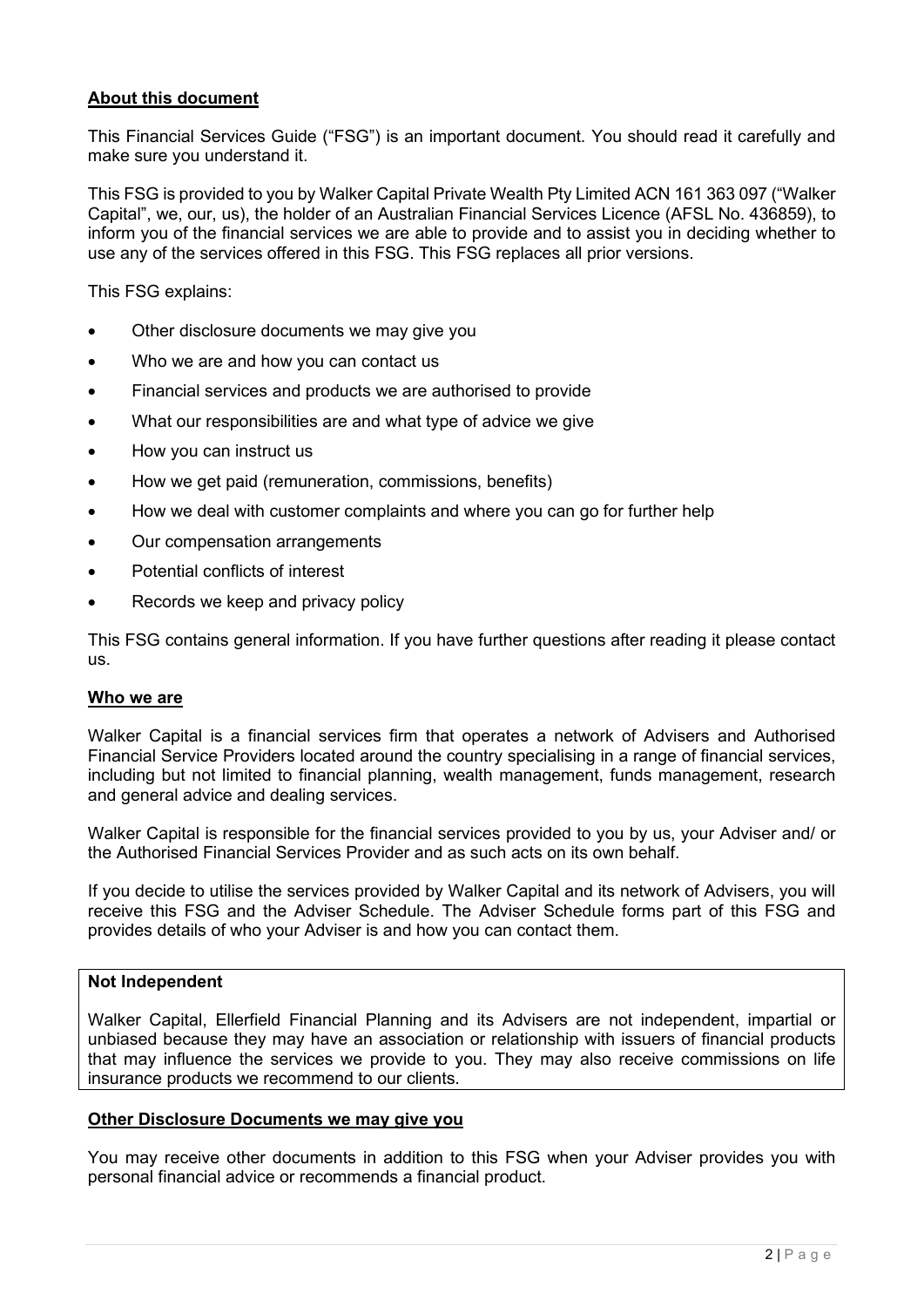# *Statement of Advice*

Any advice that you receive from your Adviser which takes your personal objectives, financial situation and needs into account, will be presented to you in writing in your Statement of Advice (SoA), also known as your financial plan. The SoA is an important document as it sets out what your Adviser is recommending and why it is suitable and appropriate for you. It will contain enough detail for you to make an informed decision about whether to act on the advice and will outline:

- Your Adviser's recommendations and the basis on which they are given.
- The costs of the advice and information about fees, commissions or other benefits that we, your Adviser or a related party may receive.
- Details of any relationships or associations that we or your Adviser may have with product providers or related parties.

### *Record of Advice*

If your Adviser provides you with further personal advice, you may receive a Record of Advice (RoA) on the condition that your circumstances and the basis of advice have not changed significantly since the initial advice was received from your Adviser. You may request a copy of the advice records that we keep. Any request must be made, either verbally or in writing, within seven (7) years (or as prescribed by law) of the provision of the further personal advice, and should be directed to your Adviser.

### *Product Disclosure Statement*

Where we make a recommendation on a product (other than securities listed on the ASX), we will provide a Product Disclosure Statement (PDS) which will assist you in deciding whether to acquire the financial product. The PDS contains important information about the product features, benefits, risks and fees associated with that product. The PDS should be read carefully to enable you to make an informed decision about whether to utilise the product.

# **Financial Services we are authorised to provide**

Walker Capital is authorised under its AFSL to provide you with an extensive range of financial services to retail and wholesale clients including but not limited to provide advice and deal in the following classes of financial products:

- deposit and payment products limited to
	- basic deposit products;
	- deposit products other than basic deposit products;
- government debentures, stocks or bonds;
- life products including:
	- investment life insurance products;
	- life risk insurance products;
- interests in managed investment schemes including investor directed portfolio services;
- interests in managed investment schemes limited to MDA Services;
- retirement savings accounts;
- securities:
- standard margin lending facility; and
- superannuation.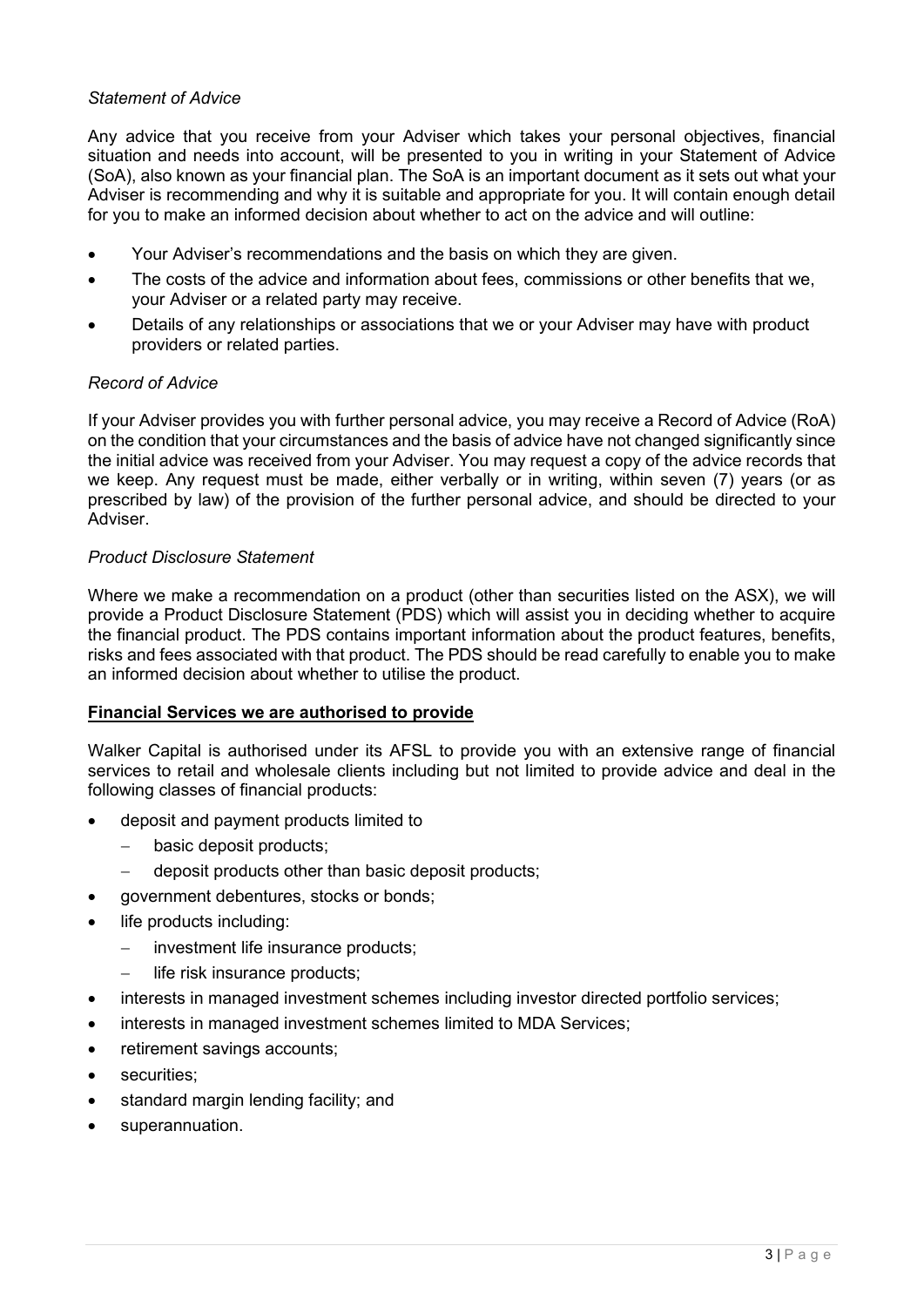# **About your Adviser**

Advisers are authorised by Walker Capital to provide financial product advice in relation to, and deal in, certain financial products and services. Walker Capital will be responsible for any financial services that your Adviser is authorised to provide to you.

The Adviser Schedule contains important information about your Adviser including what advice they can provide, what relationships and associations they maintain as well as details of the advice fees you may pay and how they get paid for providing you with advice.

# **Nature of Advice and our Responsibilities**

Walker Capital and its network of Advisers and Authorised Financial Service Providers may provide personal advice and/ or general advice regarding financial products and services that can be dealt through us. Personal advice is advice that takes into account one or more of your objectives, financial situation and needs ("your Personal Circumstances"). You should immediately notify your Adviser if your Personal Circumstances change. Each time you receive any personal advice, you will be asked to confirm whether your Personal Circumstances have changed. Your Adviser can only make recommendations based on the information provided by you. Without all the necessary information, the advice given may not be appropriate for your Personal Circumstances.

Before taking any action to acquire any of the financial products or services mentioned in this FSG you should consider whether the product or service is appropriate having regard to your Personal Circumstances. You should also refer to the relevant PDS and ensure that you understand the risks associated with those financial products and services.

It should be noted that if you open an account with us you may be requested to provide some information relating to your financial circumstances and risk profile. This information is collected so that we can:

- receive some reassurance that you will be able to finance any trading and/ or investment in recommended products that you enter into and that your attitude to risk is comparable to that of the financial products you intend to trade; and
- identify who you are as required by the Anti-Money Laundering and Counter-Terrorism Financing Act 2006 (AMLCTF Act 2006).

By collecting this information it does not mean that Walker Capital or any of its Adviser will or have provided personal advice to you.

#### **How to instruct us?**

We will accept instructions via telephone, email or website enquiry or portal.

You must check and confirm with us that instructions sent via email, have in fact been received by us.

You must review any confirmation or statement we send to you immediately upon receipt to ensure its accuracy and report any discrepancies to us.

#### **How do we get paid?**

The fees charged for our advice and services will be agreed between you and us and may be based on:

- an agreed dollar amount;
- an hourly rate; and/or
- a percentage-based fee.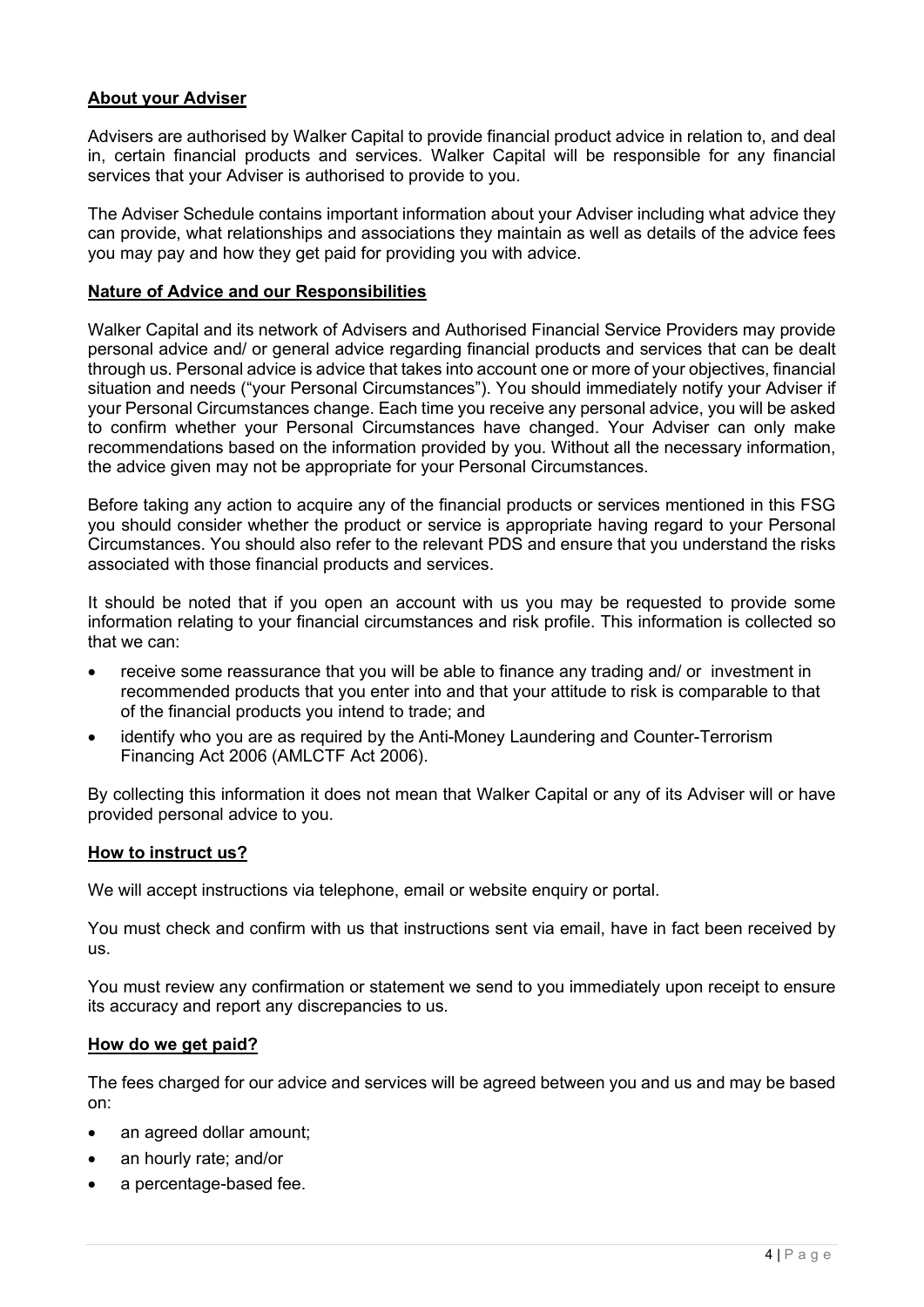The fees will either be invoiced directly to you or deducted from your account provided that you give your written consent.

Our advice fees may include charges for the following advice services:

- Initial or additional advice fee The initial or additional advice fee covers the cost of researching and preparing and presenting the advice provided in the SOA.
- Implementation fee The implementation fee covers the cost of implementing the advice contained in the SOA.
- Ongoing advice fee or Service Review advice fee The ongoing advice fee or service review advice fee covers the cost to review the strategies and the products recommended in your SOA. Regular reviews help you take advantage of opportunities as they become available.
- Insurance Commissions Please note that for services in relation to insurance products, commissions may be paid by the product provider as follows:
	- Initial commission a percentage of the value of your investment contributions, loan balance or insurance premiums; and
	- Ongoing commission a percentage of the value of your investment balance, outstanding loan amount or premiums, usually calculated at the end of each month in which you hold the investment or loan, or on renewal of insurance products.
- Advisory and Dealing Services Walker Capital (through the Third Party Service Provider) will arrange, as authorised by you, for brokerage, commission or transaction fees (ie. in the form of a spread mark-up or a rebate on the spread margin) to be debited from your account when a transaction has been completed in consideration for services rendered. The amount of commission can differ greatly depending on the services provided (ie. ranging from execution only services to advisory and dealing services). Generally, the commission may be charged on a per trade basis or on a cash under management basis.

Full details of brokerage, commission or transaction fees (ie. in the form of a spread mark-up or a rebate on the spread margin) payable by you is outlined in the Client Agreement entered into between the Third Party Service Provider and you.

For more information on the services provided and fees charged by your Adviser, please see Private Wealth Management Program Fee Schedule attached to this FSG and available upon request.

Specific details of our services and the fees, brokerage, commission or transaction fees payable by you will be outlined in the SOA issued to you or the Client Agreement entered into between either the Third Party Service Provider and you or between Walker Capital and you.

# **Other benefits**

#### *Referral fees*

You may have been referred to us by a service provider which may receive financial or non-financial benefits from us, details of which will be disclosed in the SOA we give to you.

With your permission, we may refer your business to a service provider which may pay us financial or non-financial benefits, details of which will be disclosed in the SOA we give to you.

Please note that referral fees will only be paid to a service provider by us or received by us from a service provider if you have authorised such payments or receipts in writing by signing the Authority to Proceed included in your SOA or the Client Agreement entered between Walker Capital and you or such other similar document.

#### *Remuneration of employees, directors and representatives*

Our directors, employees, representatives and authorised representatives may in turn be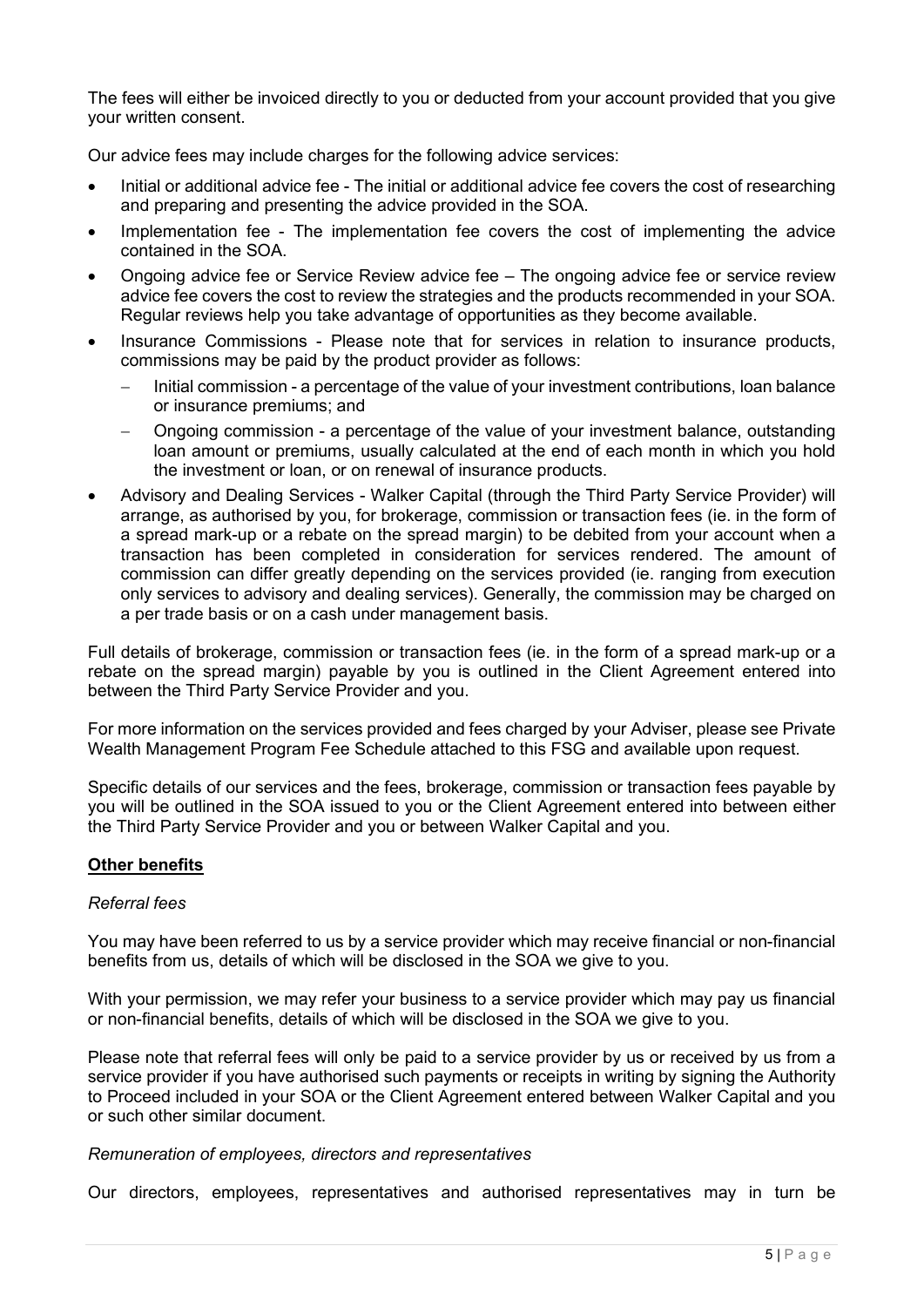remunerated on a commission basis for the services provided to you. Their remuneration is included in the commissions and fees discussed above and where relevant disclosed in your SOA or the Client Agreement entered between Walker Capital and you or such other similar document.

# **Conflicts of interest and associations**

Conflicts of interest may occur from time to time. Walker Capital or your Adviser will advise you of any material interest that could reasonably be expected to influence our recommendation of a financial product to you, either verbally or within an SOA, SOAA or ROA.

However, you should be aware that:

- Walker Capital's client advisers are remunerated wholly or in part on a share of brokerage or commission basis
- if you have been referred to us by a third party, that person may receive a share of brokerage charged to you
- Walker Capital, its directors and representatives (including authorised representatives) may have material interests in the shares of companies that we have provided advice on from time to time.

Walker Capital has an association with a number of third party service providers that provide execution and clearing services to clients. If Walker Capital has referred or introduced you to a third party service provider it may receive a share of the fees, brokerage or commission charged to you.

These Conflicts of Interest and Associations in no way influence the provision of financial services to you by Walker Capital, your Adviser or an Authorised Financial Service Provider.

### **Complaints resolution**

If you wish to make a complaint, you can contact the Complaints Officer (Mr Michael Walker) on (02) 8076 2210 or by email on admin@walkercapital.com.au. Walker Capital has a formal client complaint resolution procedure. All complaints are reviewed and investigated by our Complaints Officer. If you make a complaint, our first response will be to contact you to discuss the complaint and to register a formal record of such complaint. We will endeavour to resolve your complaint quickly and fairly.

If, despite our best efforts, you believe your complaint has not been satisfactorily dealt with, we offer clients the use of an independent industry arbiter, namely, the Australian Financial Complaints Authority (**AFCA**). Walker Capital has agreed not to contest a final resolution from AFCA.

AFCA's contact details are:

| Address:           | GPO Box 3<br>Melbourne VIC 3001 |
|--------------------|---------------------------------|
| Phone (toll free): | 1800 931 678                    |
| Email:             | info@afca.org.au                |
| Website:           | www.afca.org.au                 |

#### **Compensation arrangements**

Walker Capital holds professional indemnity insurance which meets the requirements under the Corporations Act 2001 for compensation arrangements. The insurance covers claims arising from the financial services provided to you by Walker Capital and its representatives and authorised representatives.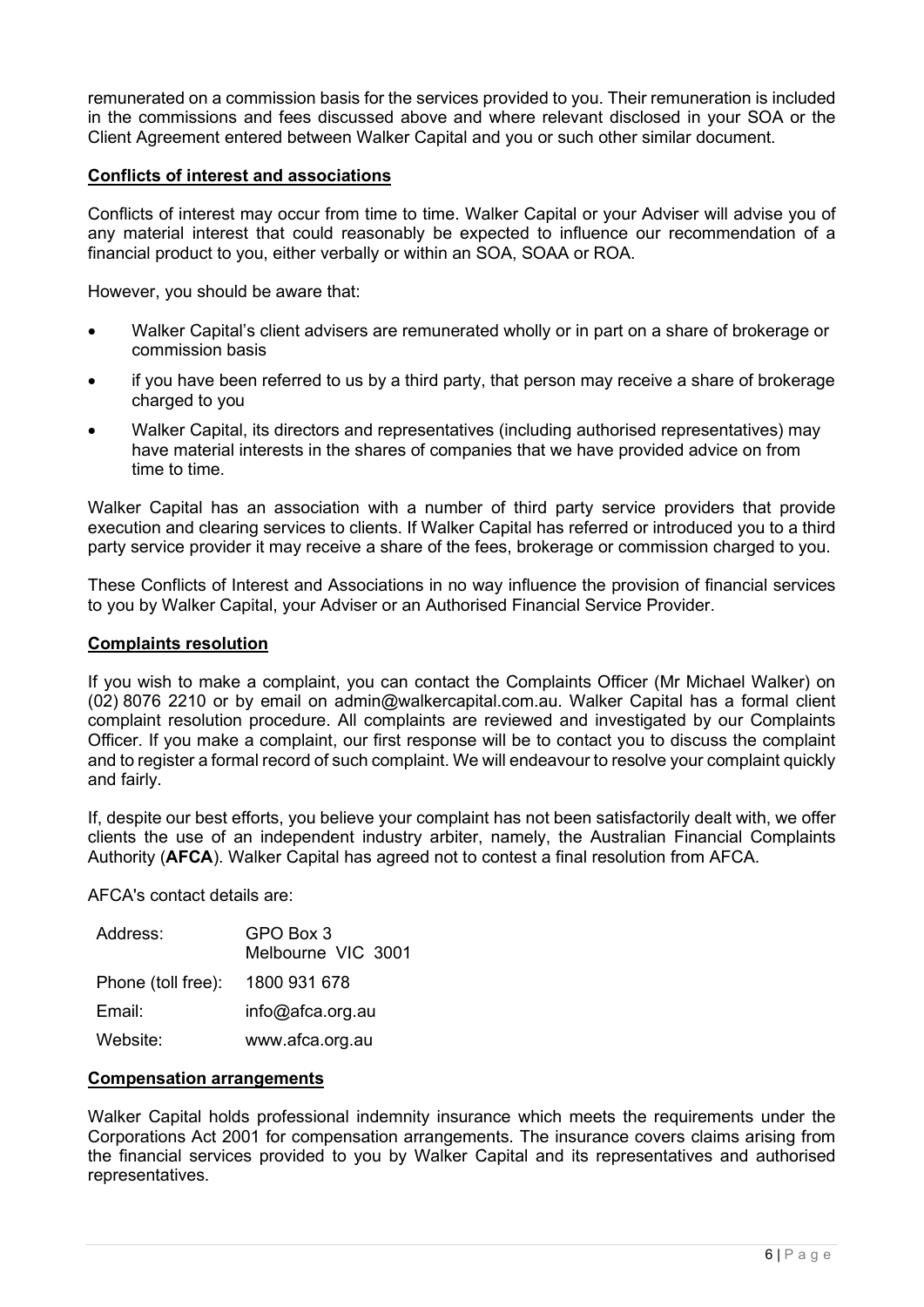## **Adviser Schedule**

This Schedule forms part of the Financial Services Guide (FSG) issued by Walker Capital Private Wealth Pty Limited (ACN 161 363 097, AFSL No. 436859) dated 01 June 2022.

Please keep this Adviser Schedule for future reference.

#### **Who is my Adviser?**

Your Adviser is an Authorised Representative of Walker Capital Private Wealth Pty Limited.

| Adviser Name(s):                                    | Scott McKeown<br>(Adviser No. 297028)                                                                         | Shaun Long<br>(Adviser No. 322105)   |
|-----------------------------------------------------|---------------------------------------------------------------------------------------------------------------|--------------------------------------|
|                                                     | David Weir<br>(Adviser No. 331100)                                                                            | Alex Holmes<br>(Adviser No. 1286283) |
| Corporate Authorised<br><b>Representative Name:</b> | Ellerfield Wealth Pty Ltd trading as Ellerfield Financial Planning<br>(Authorised Representative No. 1283729) |                                      |
| Head Office                                         |                                                                                                               |                                      |
| Address:                                            | Unit 10, 1 <sup>st</sup> Floor, Ballinger Place<br>3-5 Ballinger Rd<br>Buderim QLD 4556                       |                                      |
| Phone:                                              | 1300 876 693                                                                                                  |                                      |
| Email:                                              | info@ellerfield.com.au                                                                                        |                                      |
| Website:                                            | www.ellerfield.com.au                                                                                         |                                      |

Ellerfield Financial Planning was established in 1990 to provide comprehensive financial advice with a focus on lifestyle planning .

| <b>CULTURE</b>            | <b>MISSION</b> | <b>VALUES</b>                |
|---------------------------|----------------|------------------------------|
| Passion for excellence    | Empower        | Trust                        |
| Integrity                 | Improve        | Respect                      |
| <b>Lifetime learning</b>  | Educate        | Understanding                |
| Lead by example           | Advise         | Expertise                    |
| A balanced life           | Create         | <b>Pursuit of Excellence</b> |
| <b>Respect for others</b> |                | Integrity                    |

# **What we do!**

Our services include, but are not limited to:

- Wealth Accumulation
- Income & Asset Protection
- Tax Strategies
- Superannuation
- Retirement & Redundancy Planning
- Estate Planning
- Government Benefits
- Debt Management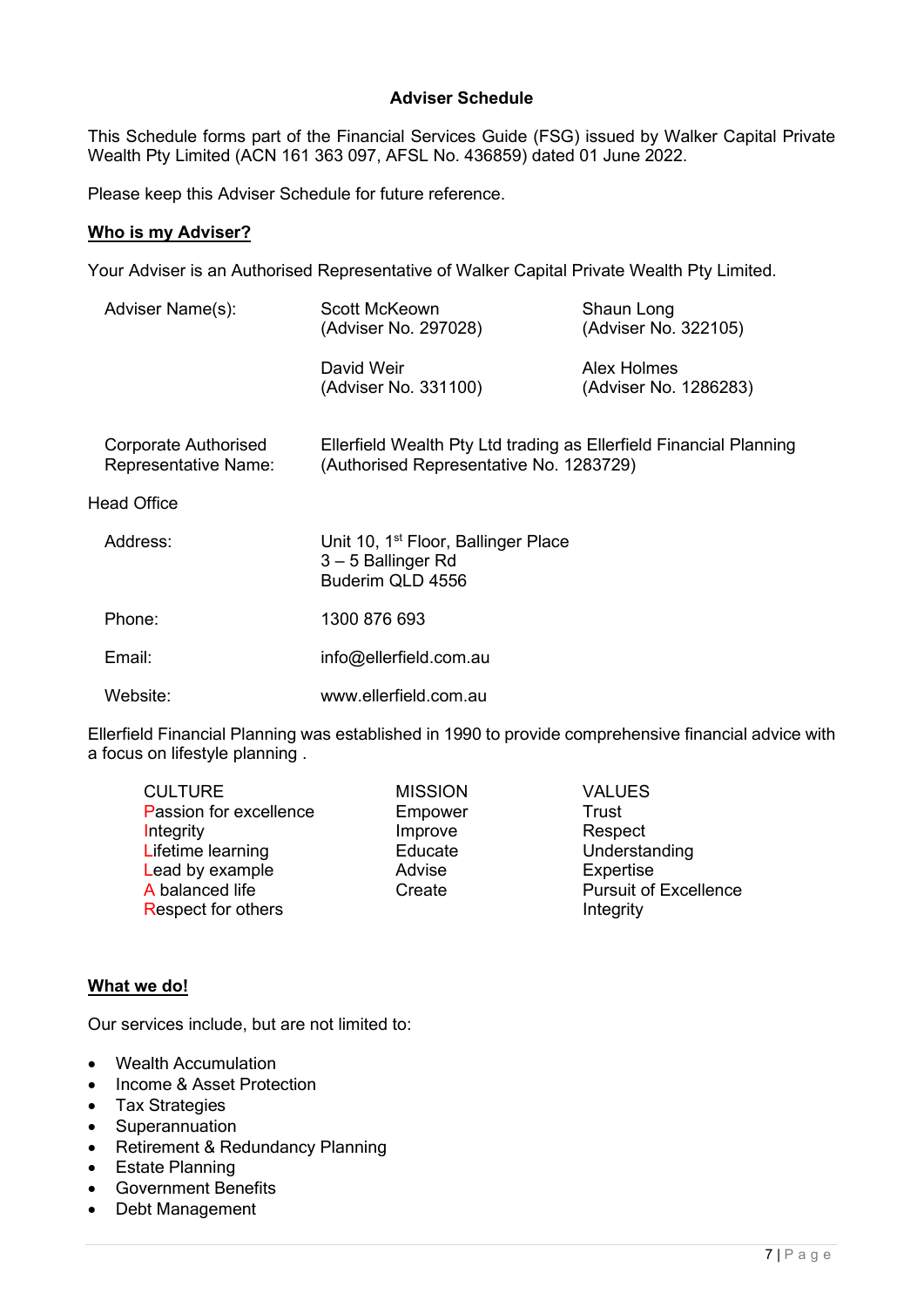We are authorised to provide the following financial services to retail and wholesale clients including but not limited to provide advice and deal in the following classes of financial products:

- deposit and payment products limited to:
	- basic deposit products;
	- deposit products other than basic deposit products;
- debentures, stocks or bonds issued or proposed to be issued by a government;
- life products including:
	- $-$  investment life insurance products;
	- life risk insurance products;
- interests in managed investment schemes including investor directed portfolio services;
- retirement savings accounts;
- securities:
- standard margin lending; and
- superannuation.

Ellerfield Financial Planning are committed to providing professional, comprehensive and consistent financial advice that is of superior quality. Clients will experience a dedicated team, committed to their goals and objectives.

Using innovation, technology and strategy, Ellerfield will assist clients in attaining a quality lifestyle through progressive knowledge and established processes.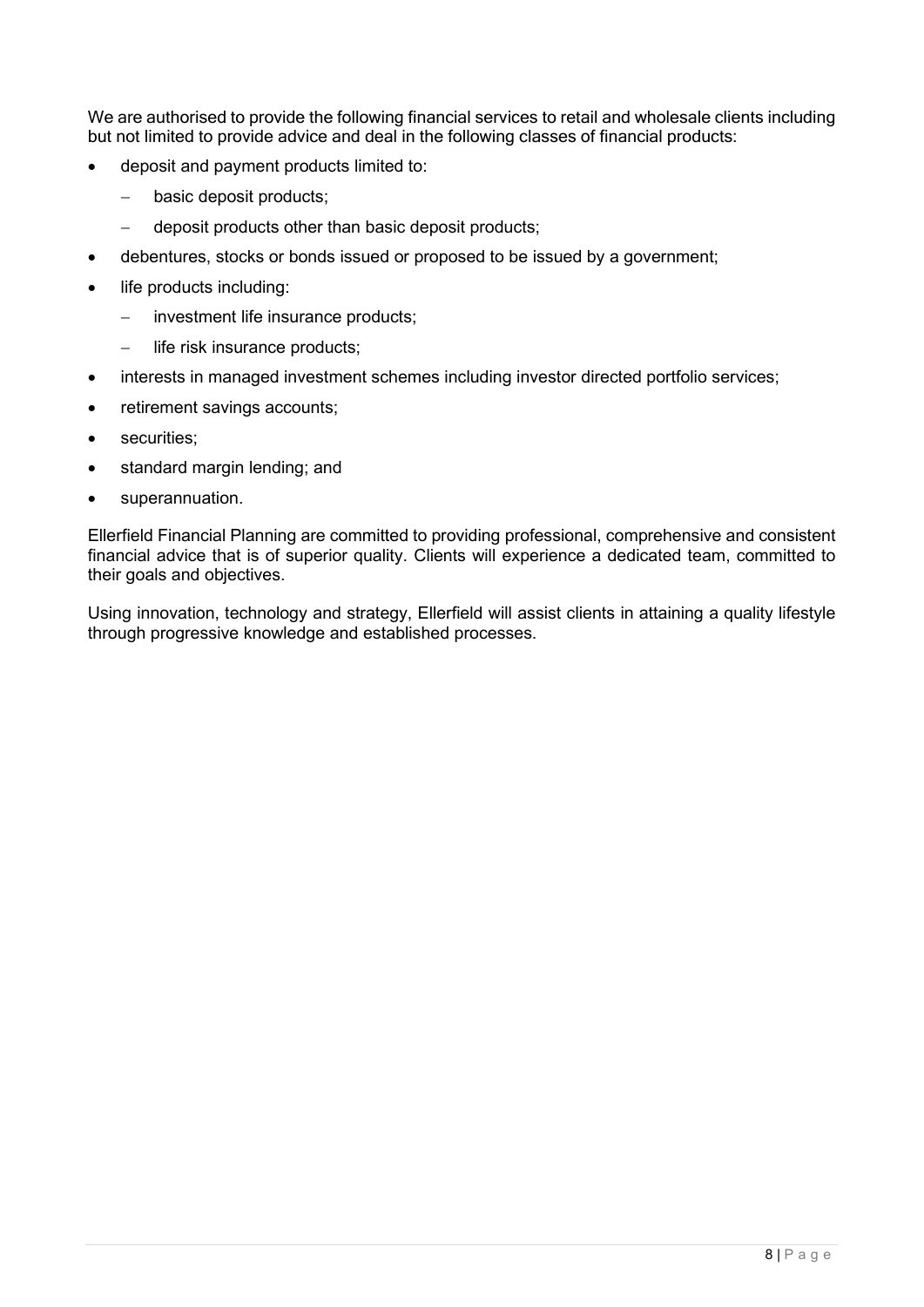## **Private Wealth Management Program Fee Schedule**

This Schedule forms part of the Financial Services Guide (FSG) issued by Walker Capital Private Wealth Pty Limited (ACN 161 363 097, AFSL No. 436859) dated 01 June 2022.

Fees are calculated based on the level of service needed and the complexity of the advice given, to provide value to you. All fees and commissions are inclusive of GST and the fees detailed below are indicative only. The actual fee you will be charged will be set out in your SOA and/ or the Client Agreement.

| <b>Initial consultation</b>                          | The Initial Consultation may incur a minimum hourly fee of \$250.                                                                                                                                                                                                                                                                                                                              |
|------------------------------------------------------|------------------------------------------------------------------------------------------------------------------------------------------------------------------------------------------------------------------------------------------------------------------------------------------------------------------------------------------------------------------------------------------------|
| <b>Engagement</b><br><b>Appointment</b>              | The Engagement Appointment includes the completion of a Fact Find and has a<br>minimum cost of \$880.00 (GST inclusive) for a 2 to 3 hour data collection<br>appointment with an adviser. This amount may vary depending on certain<br>circumstances.                                                                                                                                          |
| <b>Strategy Paper and</b><br><b>Presentation</b>     | If you elect to pay us a fee for a Strategy Paper and presentation, a cost from<br>\$2,200.00 based on the complexity of the strategy will apply.                                                                                                                                                                                                                                              |
| Advice -<br><b>Preparation and</b><br>Implementation | Statement / Record of The Statement / Record of Advice Preparation Fee has a minimum cost of \$550.00.<br>This amount may vary depending on the complexity of the Statement of Advice.                                                                                                                                                                                                         |
|                                                      | For example, complex advice that contains multiple goals, scenarios, strategies<br>and/or tax structures including but not limited to; self-managed superannuation<br>funds, family trust and companies, are likely to be charged more than the minimum.<br>Less complex advice that addresses limited goals, strategies and tax structures are<br>likely to be charged closer to the minimum. |
|                                                      | The Implementation fee has a minimum cost of \$550.00 and will depend on the<br>complexity of the investment portfolio and advice areas and strategies.                                                                                                                                                                                                                                        |
|                                                      | Fees may be paid directly by you via direct debit from your nominated bank account,<br>or from your nominated investment product/s. You will be asked and required to<br>authorise this type of payment in writing.                                                                                                                                                                            |
|                                                      | Additional Investments to an Existing Product: The above advice preparation<br>and implementation fees may apply to additional investments to existing products<br>and will be charged in a similar fashion to fees charged to new products.                                                                                                                                                   |
|                                                      | Commissions are collected through the product provider and are not a direct cost<br>to you.                                                                                                                                                                                                                                                                                                    |
|                                                      | <b>Borrowed funds</b> – if we recommend you acquire investments using borrowed<br>funds then your implementation fee will be from a minimum of \$550.00.                                                                                                                                                                                                                                       |
|                                                      | The above fees may be subject to CPI increases.                                                                                                                                                                                                                                                                                                                                                |
| <b>Management Fee</b>                                | Ellerfield Financial Planning may charge a monthly Management Fee in lieu of an<br>hourly rate. This Ellerfield Management Fee can vary depending on different<br>circumstances and has a minimum cost of \$240.00 per month.                                                                                                                                                                  |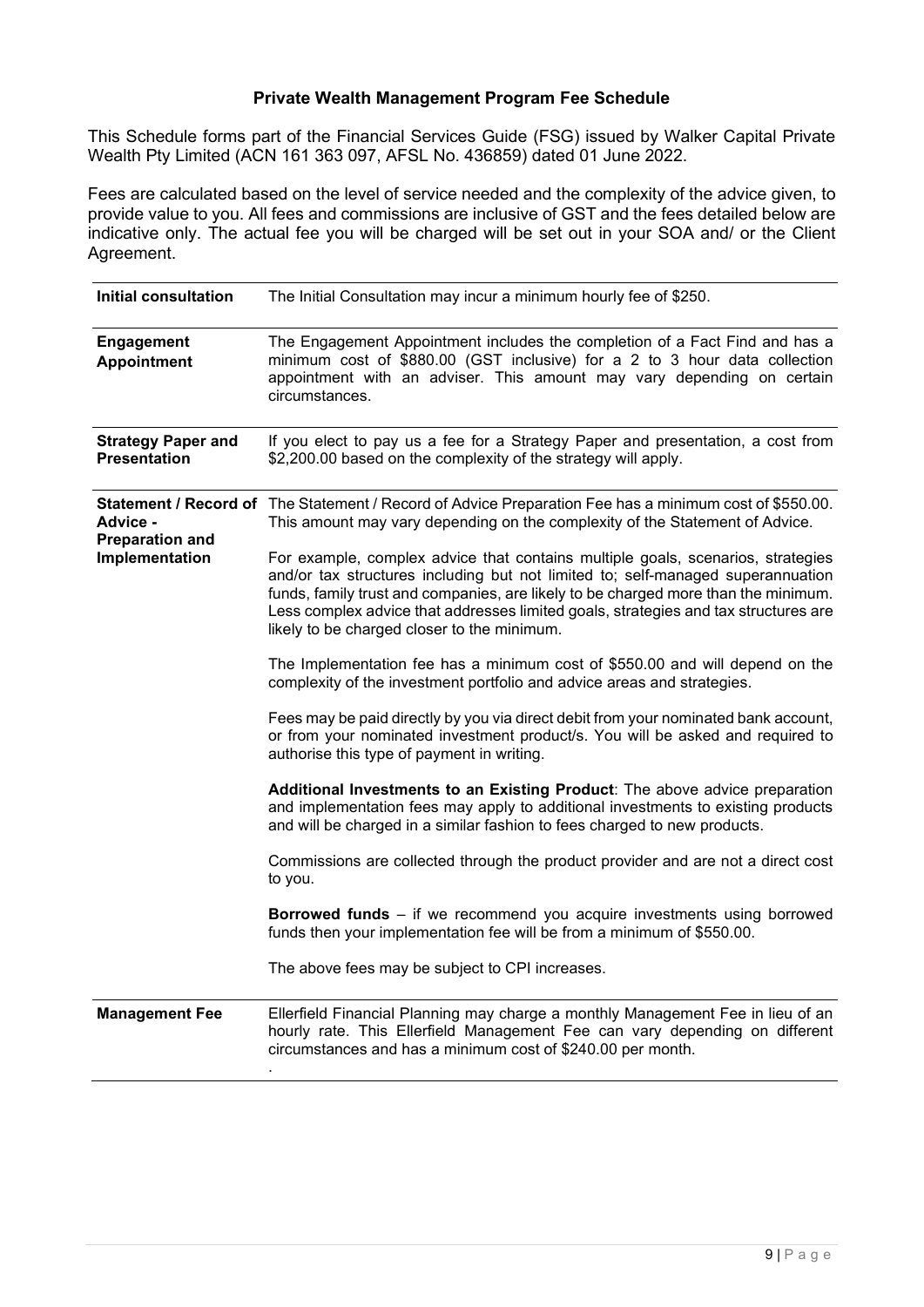| <b>Fixed Term Advice</b><br>and Services<br><b>Agreements</b> | You can elect to enter into a 12 month Fixed Term Advice and Services<br>Agreement (FTAA) as part of your financial planning strategy so you can receive<br>advice services such as a meeting to review your plan. Details of the services will<br>be set out in your 12 month Fixed Term Advice and Services Agreement.                                                                                                                                                                                         |
|---------------------------------------------------------------|------------------------------------------------------------------------------------------------------------------------------------------------------------------------------------------------------------------------------------------------------------------------------------------------------------------------------------------------------------------------------------------------------------------------------------------------------------------------------------------------------------------|
|                                                               | The minimum FTAA fee is \$281.25 per month. The fee applied will be<br>commensurate to the level of service needed and the complexity of the advice<br>provided and will be outlined and agreed with you in the Agreement. Complex<br>advice requirements can include the use of multiple advice areas and strategies,<br>trusts and ownership structures, overseas assets or incomes, executive options or<br>multiple investment entities. The frequency of the review will also impact on the fee<br>charged. |
|                                                               | For example, for investments valued at \$500,000 the maximum annual fee would<br>be \$15,000 pa.                                                                                                                                                                                                                                                                                                                                                                                                                 |
|                                                               | The fees may be paid directly by you via direct debit from your nominated bank<br>account, or as a monthly deduction from your investment administration service.<br>You will be asked and required to authorise this type of payment in writing.                                                                                                                                                                                                                                                                |
|                                                               | Borrowed funds - if we recommend you acquire investments using borrowed<br>funds then your annual fee will be from a minimum of \$550.00.                                                                                                                                                                                                                                                                                                                                                                        |
| Ad hoc advice                                                 | Where you do not wish to participate in a 12 month Fixed Term Advice and<br>Services Agreement (FTAA) but require regular advice on an ad hoc basis, a<br>minimum hourly fee of \$250.00 will apply.                                                                                                                                                                                                                                                                                                             |
| <b>Equity Loans</b>                                           | The relevant product issuer will pay an ongoing commission between 0% and<br>0.88% of the outstanding loan balance. Commissions are paid to us by the product<br>provider and are not a direct cost to you.                                                                                                                                                                                                                                                                                                      |
| <b>Execution only</b><br>service                              | Where we provide a financial service to facilitate buying or selling of a specific<br>financial product as instructed by you, a one-off minimum fee from \$330.00 may<br>apply.                                                                                                                                                                                                                                                                                                                                  |
| <b>Scheduled Portfolio</b><br><b>Review</b>                   | Reviews will be provided as detailed in your Fixed Term Advice and Services<br>Agreement.                                                                                                                                                                                                                                                                                                                                                                                                                        |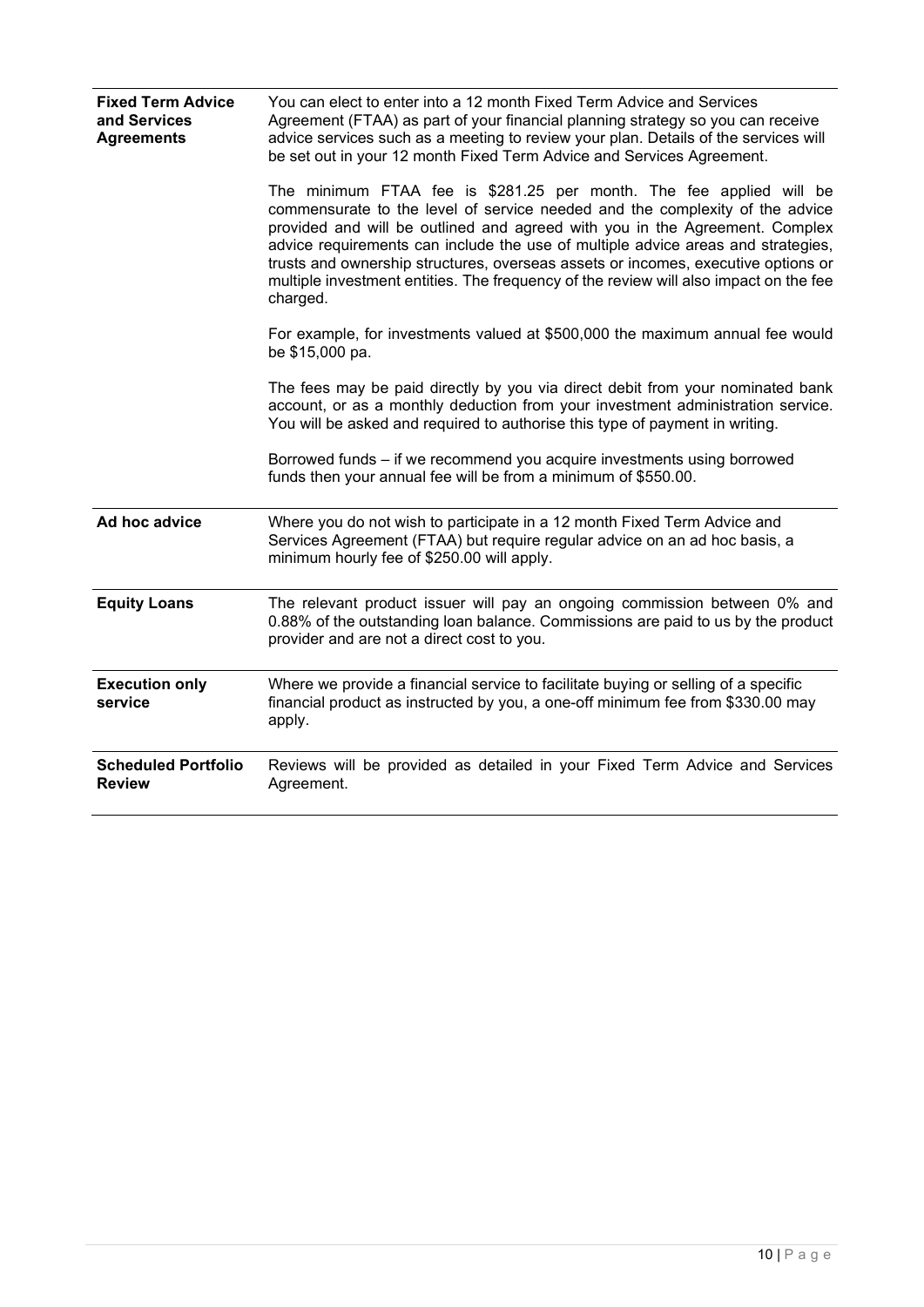**Insurance products** Where we arrange a life insurance product for you, the relevant insurer will pay an initial commission to us. The commission is calculated as a percentage of the premium paid (and may include health, occupational, frequency and modal loadings and policy fees, but excludes stamp duty).

Annual commission will also be paid when you renew your policy each year.

The rates of initial and ongoing commission will depend on the date the policy is issued and are set out in the table below:

| Date policy is issued                                                                                    | <b>Initial Commission</b><br>(% of annual policy)<br>cost including GST) | Ongoing<br><b>Commission</b><br>(% of annual policy<br>cost including GST) |
|----------------------------------------------------------------------------------------------------------|--------------------------------------------------------------------------|----------------------------------------------------------------------------|
| Before 1 January 2018 or<br>before 1 April 2018 (where<br>the application was received<br>before 1/1/18) | up to 130%                                                               | up to $33%$                                                                |
| From 1 January 2018                                                                                      | up to $88%$                                                              | up to $33%$                                                                |
| From 1 January 2019                                                                                      | up to 77%                                                                | up to 33%                                                                  |
| From 1 January 2020                                                                                      | up to $66%$                                                              | up to $22%$                                                                |

We may receive commission at pre 1 January 2018 rates if:

- you increase your cover, add new cover or otherwise amend a policy purchased by you before 1 January 2018; and
- that policy amendment results in commission receivable by us, and
- that policy amendment is eligible for pre-1 January 2018 commission rates.

**Example** (all figures include GST):

You purchase the policy for \$1000 on 1 December 2019. We may receive an initial commission of up to \$770 (\$1000 x 77%) in the first year and ongoing commissions of \$330 per annum (\$1000 x 33%) for as long as you continue to hold the policy.

If you increase your cover on 1 July 2020 for a cost of \$500, we may receive an initial commission of up to \$330 (\$500 x 66%). The ongoing commissions on the additional cover may be up to  $$165$  ( $$500 \times 33\%$ ). This is in addition to the ongoing commissions of \$330 per annum when the policy was purchased. Total ongoing commissions payable to us may be up to \$495 (\$1500 x 33%).

Please note that the initial and ongoing commissions on life insurance products are paid to us by the product provider and are not an additional cost to you.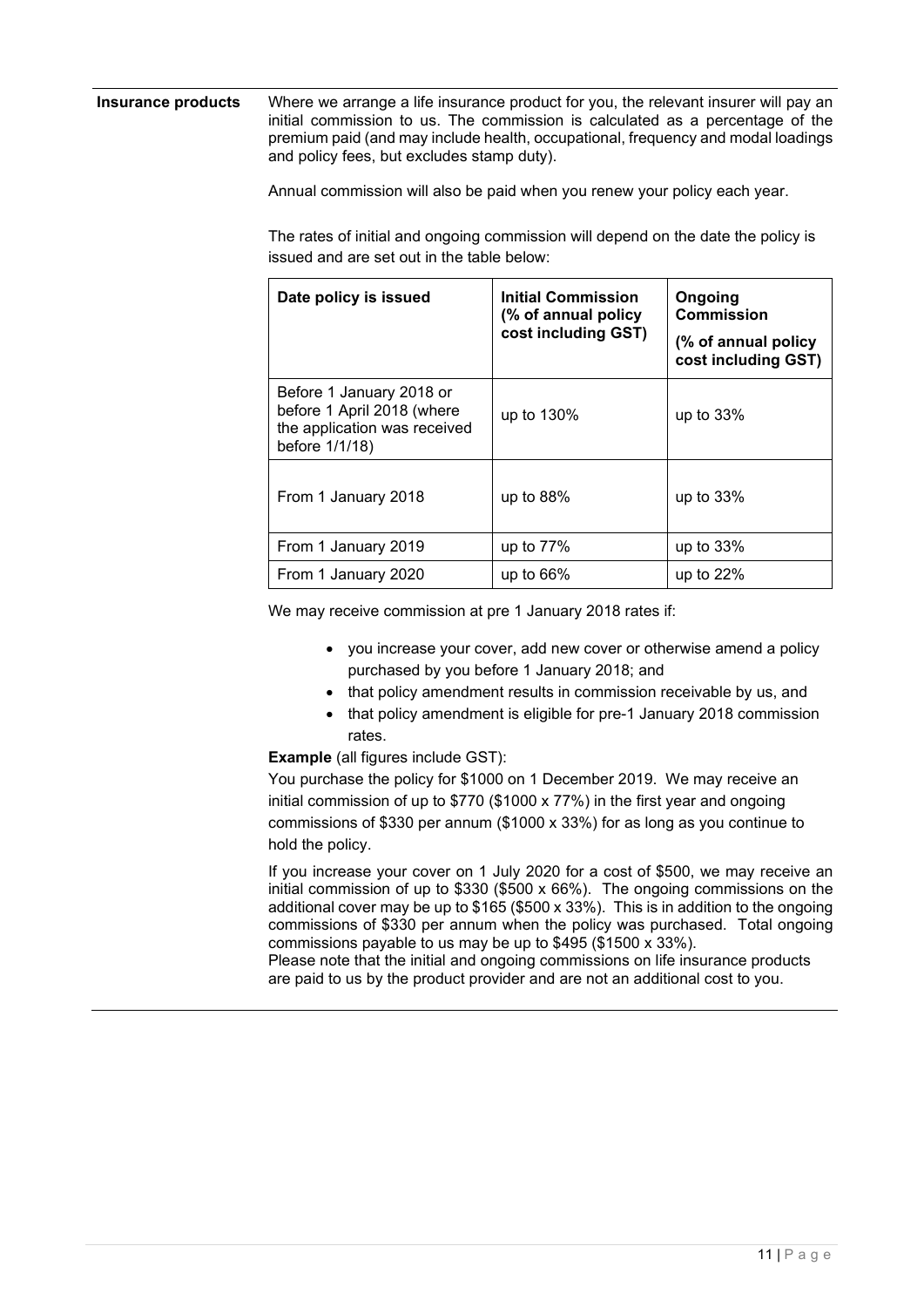# **PRIVACY POLICY**

Walker Capital Private Wealth Pty Limited (Walker Capital) recognises the importance of your privacy, and that you have a right to control how your personal information is collected and used. We know that providing personal information is an act of trust and we take that seriously. Unless you directly give us consent to do otherwise, Walker Capital will only collect and use your personal information as set out below.

Walker Capital abides by the Australian Privacy Principles, which provide a scheme in relation to the collection, disclosure, use and storage of personal information.

Walker Capital ensures to the extent possible that its agents and service providers are aware of its and their respective obligations under the Privacy Act.

#### **Collection of Personal Information**

Personal information is information or opinion from which an individual's identity may be ascertained. Walker Capital collects personal information from its clients as part of the account opening process and enquiry forms.

The nature of personal information collected by Walker Capital generally comprises an individual's personal and financial information, including address, phone, fax, e-mail, income statement, financial goals and objectives and risk profile. Such personal information is collected for the purposes of providing financial services and products to you. Failure to provide personal information may expose you to high risks in respect of the recommendations provided and may affect the adequacy or appropriateness of the advice we give you.

If you choose to not provide your personal information when requested, we may not be able to provide the financial services that you have requested.

In some cases, where it makes sense and is lawful, you can interact with us anonymously or by using a pseudonym (an alias). This will generally be permitted when you are viewing our website and prior to registering your interest to open an account.

We usually collect personal information directly from you although sometimes we may use agents or service providers to do this for us. We may also acquire lists from other sources, both from other companies and from other public documents.

We do not collect personal information unless it is necessary for us to have this information when providing financial services and products to you. On occasion, some of this personal information may be sensitive and we will only collect it with your consent or when required to by law.

The management of Walker Capital is committed to ensuring that all personal information collected from its clients is afforded an appropriate level of privacy in accordance with the Privacy Act and the Australian Privacy Principles, by which Walker Capital is bound.

# **Collection of Sensitive Information**

We will not use any personal identifiers issued by a government agency (eg. Tax file number or Medicare number) as an identifier in our records or systems. Should legislation require us to ask you to provide your tax file number, we will only use that number for the purposes permitted by legislation and not as a general means of identifying you.

#### **Unsolicited Personal Information**

Unsolicited personal information is personal information about an individual that has been unintentionally received. This is an uncommon occurrence for Walker Capital, but when it does happen, we will protect your personal information with the same rigour as we treat personal information that we intended to collect. If we could not have collected this information through our normal processes, we will de-identify that information as soon as we can.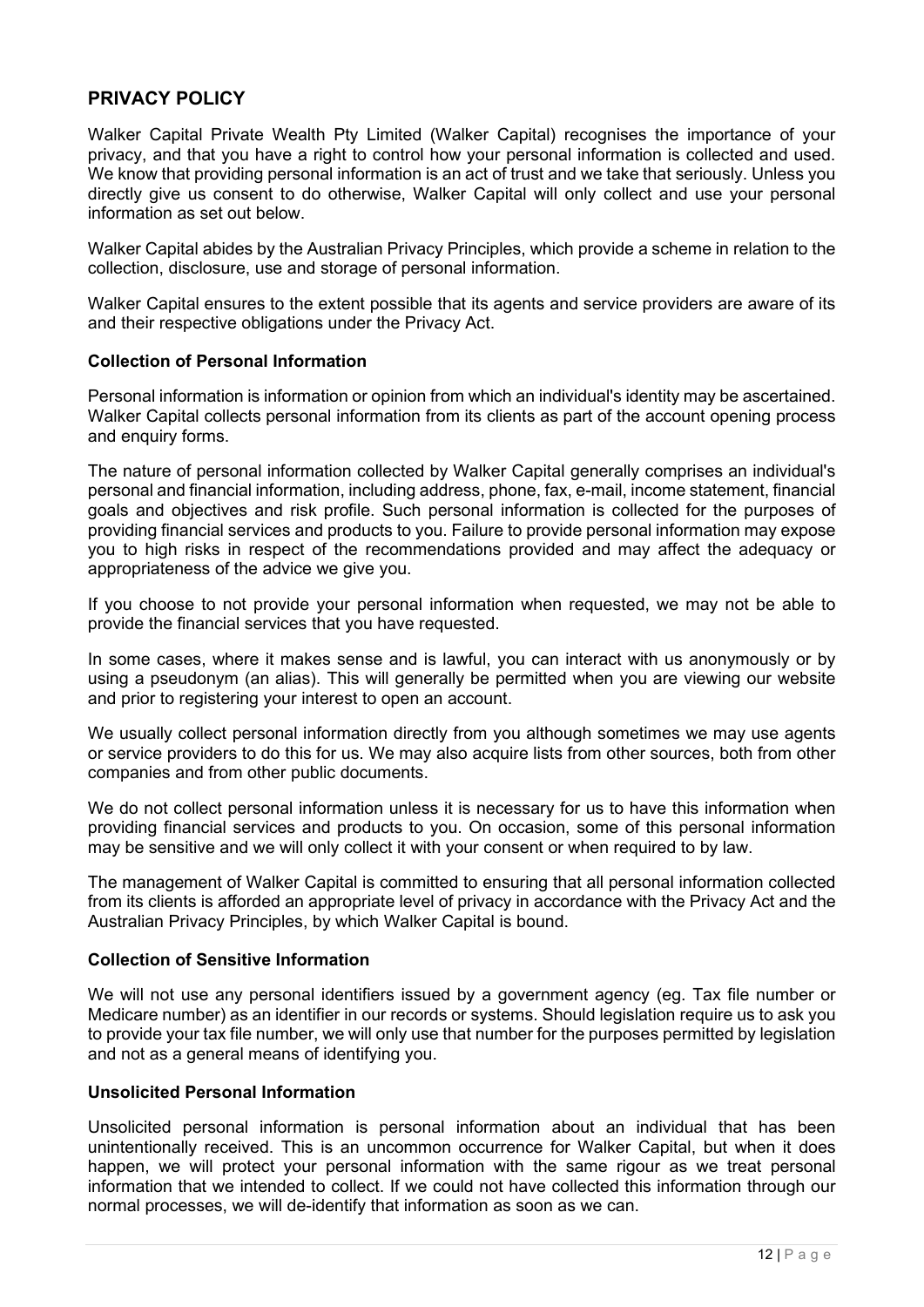# **Use and Disclosure of Personal Information**

We will only use or disclose Personal Information collected by us for the purposes for which it was provided or secondary related purposes in circumstances where you would reasonably expect such use or disclosure; or where you have consented to such disclosure. The disclosure of sensitive information collected by Walker Capital is prohibited under all circumstances.

We may disclose your information to our service providers and contractors from time to time to help us provide and market our financial services and products to you. If we do this we generally require these parties to protect your information in the same way we do.

In some cases we may need to disclose your personal information outside Australia. If we believe that the overseas third party is not subject to privacy obligations equivalent to those which apply to us we will seek your consent to disclose the information, except where the Australian Privacy Principles do not require us to do so.

We are also obliged pursuant to the Corporations Act to maintain certain transaction records and make those records available for inspection by either a relevant regulator (eg. Australian Securities and Investments Commission).

We will not use or disclose your personal information for any other purposes without first obtaining your express or implied consent. We may however be required to disclose your personal information without your consent if the disclosure is:

- required or authorised by law;
- we believe it is necessary to provide you with a service which you have requested;
- required in order to investigate an unlawful activity:
- required by an enforcement body for investigative activities; or
- the assets and operations of the business are transferred to another party as a going concern.

#### **Security of Personal Information**

We strive to ensure the security, integrity and privacy of personal information we hold in relation to our clients. We use a variety of physical and electronic security measures including restricting physical access to our offices and firewalls and secure databases to keep personal information secure from misuse, loss or unauthorised use or disclosure. Some of these steps include:

- Physical access controls to our premises;
- Paper files are stored in lockable cabinets;
- Computer and network security including password and other electronic protection;
- Our employees are obliged to respect the confidentiality of personal information we hold; and
- Training of staff on information handling processes.

We only retain information that is necessary and relevant to our operations. We retain most information relating to you for at least seven years in order to meet legal and business requirements. Once information is no longer required, we arrange for it to be destroyed in a secure manner.

#### **Access to personal information**

You have a right to access most personal information we hold about you and if we deny access in some circumstances we will tell you why. A reasonable charge may apply to gain access to the information. You will be advised of any charges that may apply when you make a written request.

To request access, please contact either your advisor or our privacy officer as set out at the end of this document. You may be required to provide suitable identification to enable us to protect the security and privacy of your personal information.